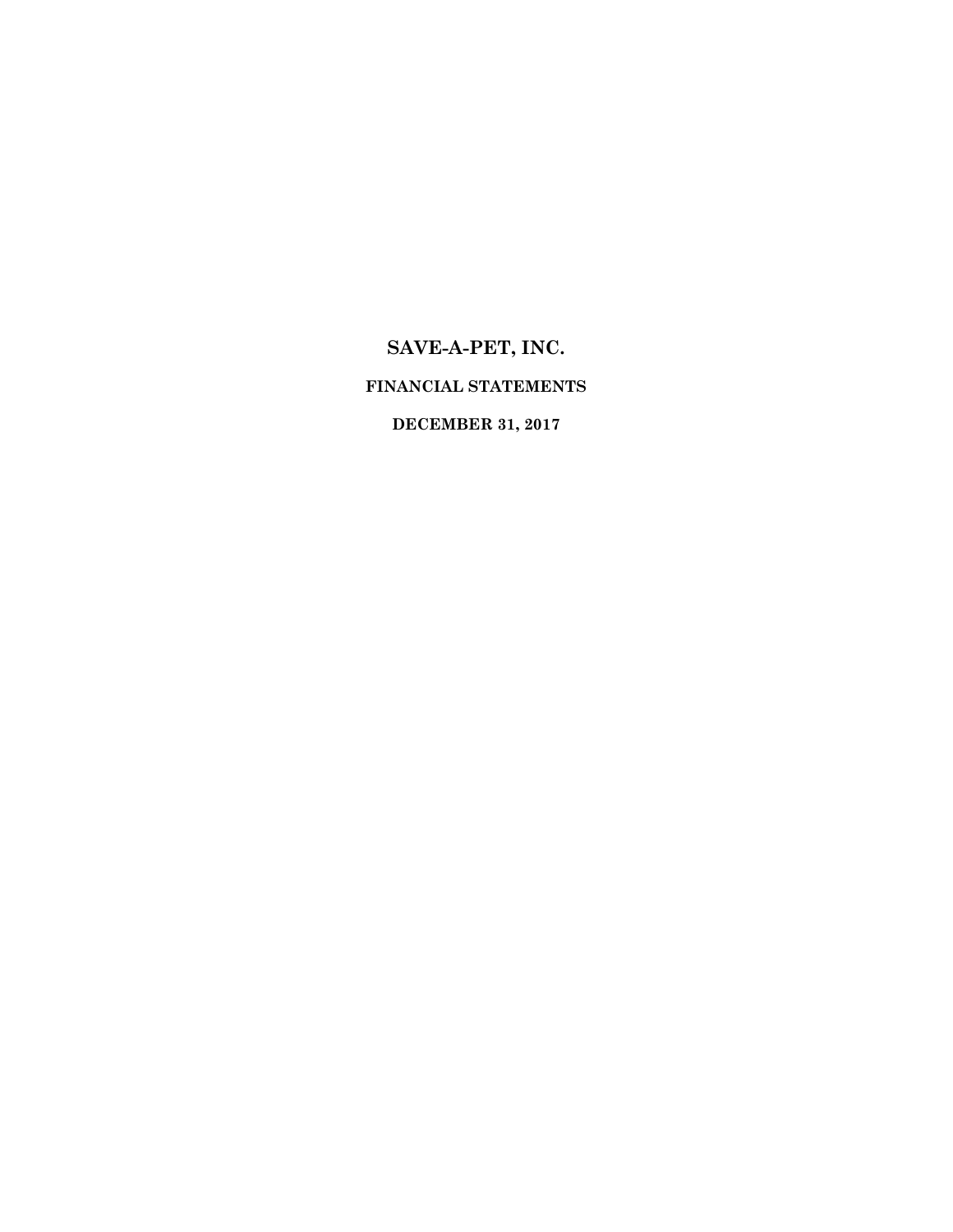#### TABLE OF CONTENTS

|                      | 3–4       |
|----------------------|-----------|
| FINANCIAL STATEMENTS |           |
|                      | 5         |
|                      | 6         |
|                      | $7 - 8$   |
|                      | 9         |
|                      | $10 - 17$ |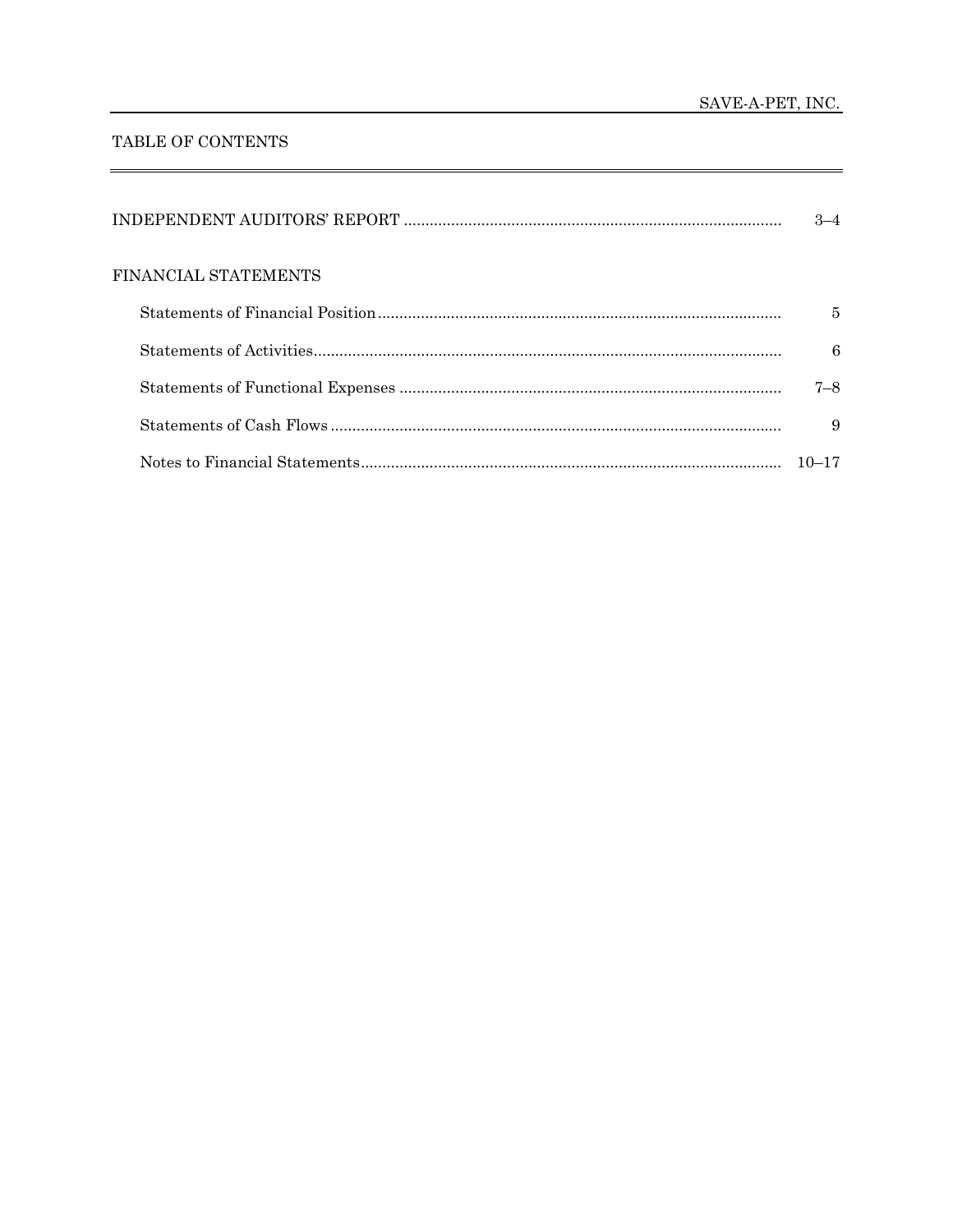

#### INDEPENDENT AUDITORS' REPORT

**Board of Directors** Save-A-Pet, Inc. Grayslake, Illinois

We have audited the accompanying financial statements of SAVE-A-PET, INC. (an Illinois nonprofit Organization), which comprise the statements of financial position as of December 31, 2017 and 2016, and the related statements of activities, functional expenses and cash flows for the years then ended, and the related notes to the financial statements.

#### Management's Responsibility for the Financial Statements

Management is responsible for the preparation and fair presentation of these financial statements in accordance with accounting principles generally accepted in the United States of America; this includes the design, implementation, and maintenance of internal control relevant to the preparation and fair presentation of financial statements that are free from material misstatement, whether due to fraud or error.

#### Auditors' Responsibility

Our responsibility is to express an opinion on these financial statements based on our audits. We conducted our audits in accordance with auditing standards generally accepted in the United States of America. Those standards require that we plan and perform the audit to obtain reasonable assurance about whether the financial statements are free from material misstatement.

An audit involves performing procedures to obtain audit evidence about the amounts and disclosures in the financial statements. The procedures selected depend on the auditor's judgment, including the assessment of the risks of material misstatement of the financial statements, whether due to fraud or error. In making those risk assessments, the auditor considers internal control relevant to the entity's preparation and fair presentation of the financial statements in order to design audit procedures that are appropriate in the circumstances, but not for the purpose of expressing an opinion on the effectiveness of the entity's internal control. Accordingly, we express no such opinion. An audit also includes evaluating the appropriateness of accounting policies used and the reasonableness of significant accounting estimates made by management, as well as evaluating the overall presentation of the financial statements.

We believe that the audit evidence we have obtained is sufficient and appropriate to provide a basis for our audit opinion.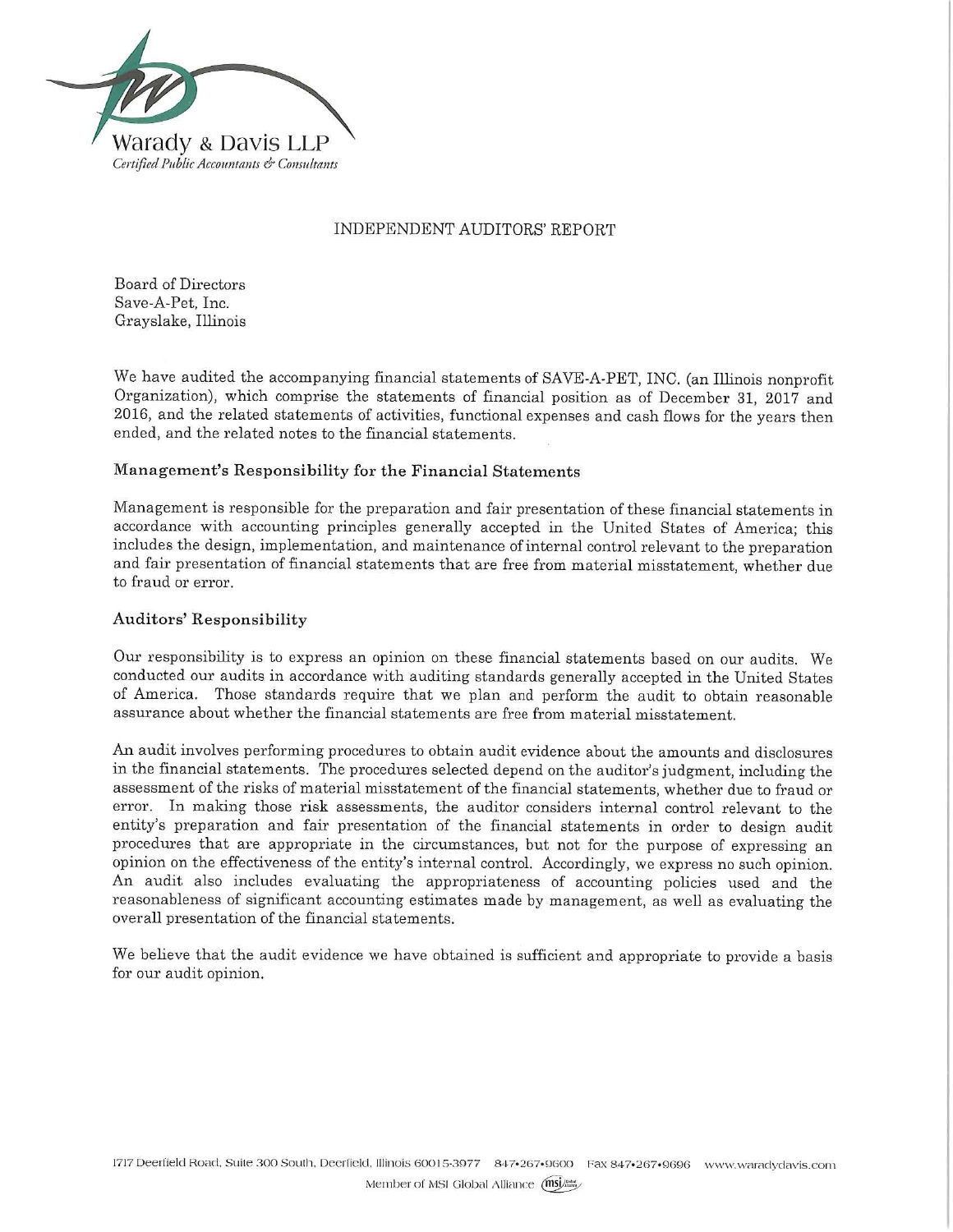#### Opinion

In our opinion, the financial statements referred to above present fairly, in all material respects, the financial position of SAVE-A-PET, INC. as of December 31, 2017 and 2016, and the changes in its net assets and its cash flows for the years then ended, in accordance with accounting principles generally accepted in the United States of America.

Warsley & Davis 220

July 12, 2018

 $\ddot{\phantom{a}}$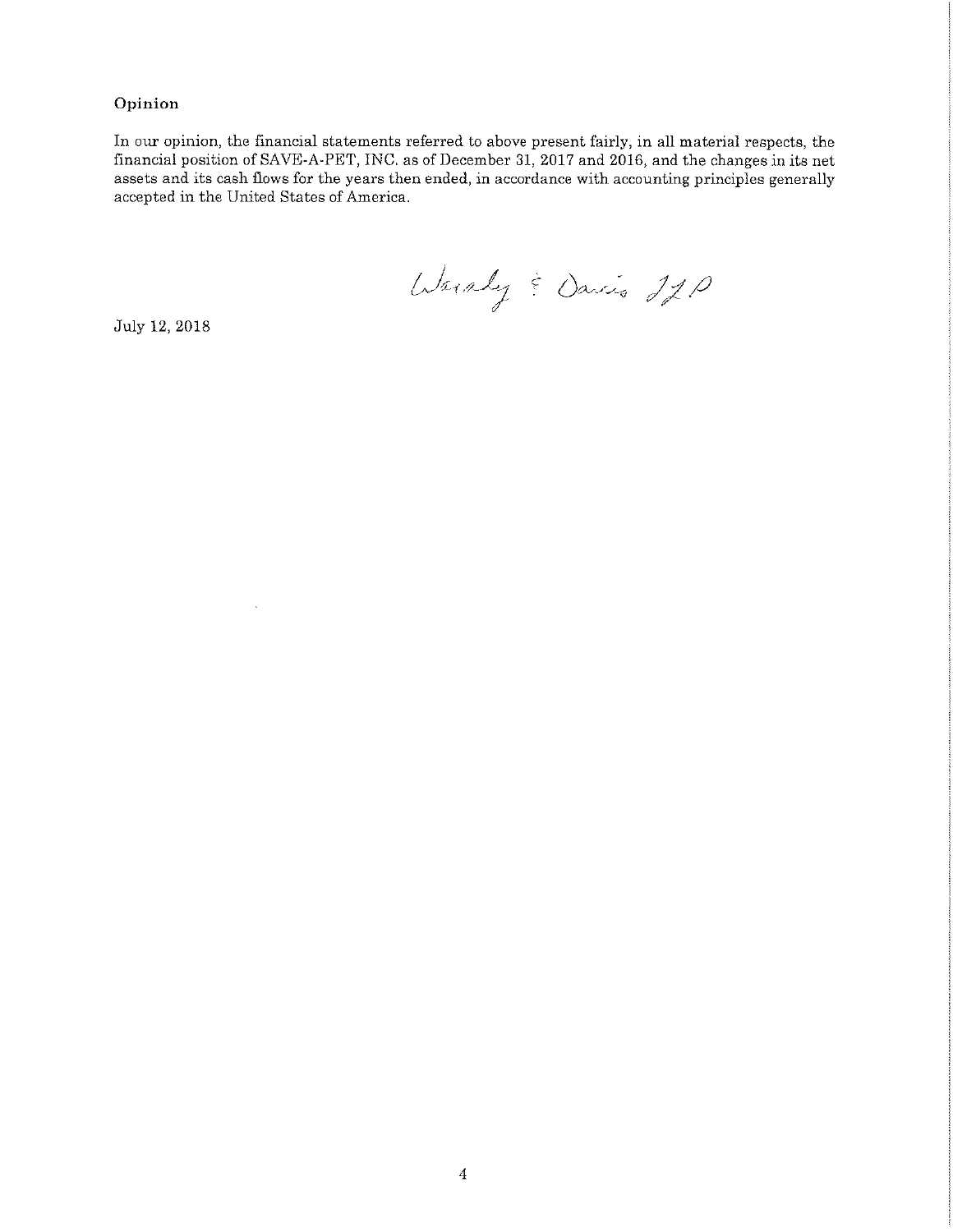| STATEMENTS OF FINANCIAL POSITION                 |                 | ым шит шт, пус. |
|--------------------------------------------------|-----------------|-----------------|
| As of December 31                                | 2017            | 2016            |
| <b>ASSETS</b>                                    |                 |                 |
| <b>CURRENT ASSETS</b>                            |                 |                 |
| Cash and Cash Equivalents                        | \$<br>2,154,517 | \$<br>951,980   |
| Investments, at Fair Value                       | 1,493,132       | 900,033         |
| Contributions Receivable                         | 57,003          | 45,305          |
| Pledges Receivable                               | 2,500           |                 |
| Bequests Receivable                              | 5,722           | 18,474          |
| Inventory                                        | 7,240           | 3,053           |
| Prepaid Expenses                                 | 34,705          | 15,961          |
| <b>Total Current Assets</b>                      | 3,754,819       | 1,934,806       |
|                                                  |                 |                 |
| NONCURRENT ASSETS                                |                 |                 |
| Pledges Receivable - Noncurrent                  | 7,500           |                 |
| Property and Equipment,                          |                 |                 |
| net of Accumulated Depreciation and Amortization | 1,673,340       | 1,678,064       |
| Website, net of Accumulated Amortization         |                 | 33              |
| <b>Total Noncurrent Assets</b>                   | 1,680,840       | 1,678,097       |
|                                                  |                 |                 |
|                                                  | \$<br>5,435,659 | \$<br>3,612,903 |
| <b>LIABILITIES AND NET ASSETS</b>                |                 |                 |
| <b>CURRENT LIABILITIES</b>                       |                 |                 |
| Line of Credit                                   | \$              | \$<br>78,133    |
| <b>Accounts Payable</b>                          | 44,998          | 105,796         |
| <b>Accrued Expenses</b>                          | 3,581           | 1,695           |
| Accrued Wages and Payroll Taxes                  | 29,956          | 24,265          |
| <b>Accrued Vacation</b>                          | 8,906           | 8,601           |
| <b>Total Current Liabilities</b>                 | 87,441          | 218,490         |
|                                                  |                 |                 |
| <b>NET ASSETS</b>                                |                 |                 |
| Unrestricted                                     | 5,298,752       | 3,357,383       |
| Temporarily Restricted                           | 44,444          | 32,008          |
| Permanently Restricted                           | 5,022           | 5,022           |
| Total Net Assets                                 | 5,348,218       | 3,394,413       |
|                                                  | \$<br>5,435,659 | \$<br>3,612,903 |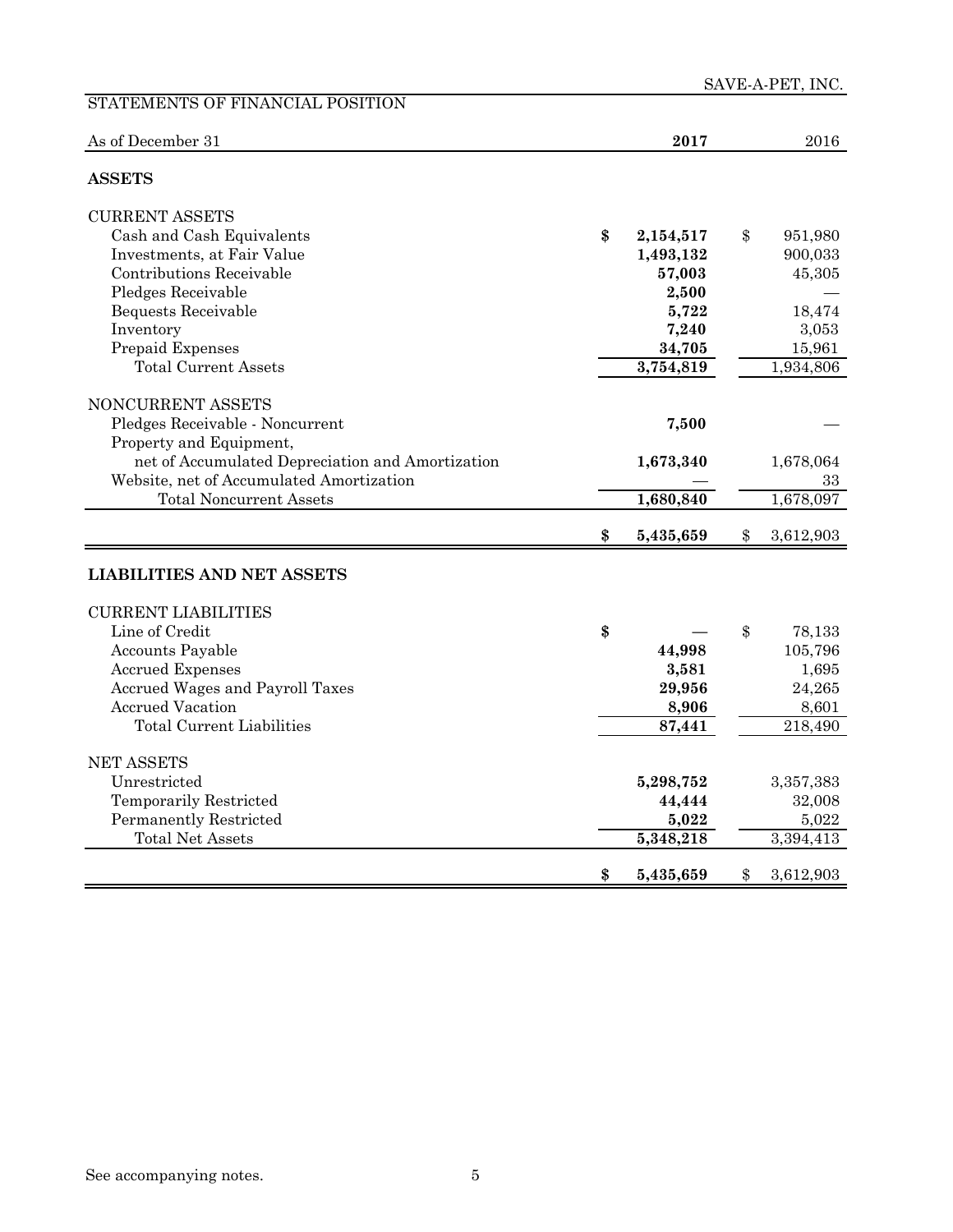#### SAVE-A-PET, INC.

#### STATEMENTS OF ACTIVITIES

| For the Years Ended December 31                                                                                                                |                                |                                      | 2017 |                           |                                 | 2016          |                                |    |                                      |    |                           |    |                                 |
|------------------------------------------------------------------------------------------------------------------------------------------------|--------------------------------|--------------------------------------|------|---------------------------|---------------------------------|---------------|--------------------------------|----|--------------------------------------|----|---------------------------|----|---------------------------------|
|                                                                                                                                                | Unrestricted                   | Temporarily<br>Restricted            |      | Permanently<br>Restricted | Total                           |               | Unrestricted                   |    | Temporarily<br>Restricted            |    | Permanently<br>Restricted |    | Total                           |
| <b>REVENUES</b><br>Support<br>Contributions<br>Donations and Grants                                                                            | \$<br>675,359                  | \$<br>169,643                        | \$   |                           | \$<br>845,002                   | \$            | 657,049                        | \$ | 148,501                              | \$ |                           | \$ | 805,550                         |
| <b>Bequests</b>                                                                                                                                | 2,417,258<br>3,092,617         | 5,722<br>175,365                     |      |                           | 2,422,980<br>3,267,982          |               | 326,798<br>983,847             |    | 28,474<br>176,975                    |    |                           |    | 355,272<br>1,160,822            |
| Merchandise Sales<br>Less: Cost of Sales                                                                                                       | 3,565<br>(3, 182)<br>383       |                                      |      |                           | 3,565<br>(3, 182)<br>383        |               | 7,633<br>(4,765)<br>2,868      |    |                                      |    |                           |    | 7,633<br>(4,765)<br>2,868       |
| Special Event Revenue<br>Less: Cost of Direct Benefits to Donors                                                                               | 171,163<br>(86, 378)<br>84,785 | 54,786<br>54,786                     |      |                           | 225,949<br>(86, 378)<br>139,571 |               | 166,640<br>(67, 397)<br>99,243 |    |                                      |    |                           |    | 166,640<br>(67, 397)<br>99,243  |
| <b>Total Support</b>                                                                                                                           | 3,177,785                      | 230,151                              |      |                           | 3,407,936                       |               | 1,085,958                      |    | 176,975                              |    |                           |    | 1,262,933                       |
| Program Services<br>Animal-Related Fees                                                                                                        | 127,501                        |                                      |      |                           | 127,501                         |               | 101,468                        |    |                                      |    |                           |    | 101,468                         |
| Other Revenues<br>Interest and Dividends, net of<br>Investment Fees of \$13,330 and<br>\$11,920, respectively<br>Realized/Unrealized Net Gains | 9,864                          |                                      |      |                           | 9,864                           |               | 5,964                          |    |                                      |    |                           |    | 5,964                           |
| on Investments<br>Miscellaneous<br>Total Other Revenues, net                                                                                   | 146,952<br>1,294<br>158,110    |                                      |      |                           | 146,952<br>1,294<br>158,110     |               | 39,234<br>345<br>45,543        |    |                                      |    |                           |    | 39,234<br>345<br>45,543         |
| Net Assets Released from Restrictions<br><b>Expiration of Purpose Restrictions</b><br><b>Expiration of Time Restrictions</b>                   | 198,711<br>19,004<br>217,715   | (198, 711)<br>(19,004)<br>(217, 715) |      |                           | $\overline{\phantom{0}}$        |               | 235,042<br>35,000<br>270,042   |    | (235, 042)<br>(35,000)<br>(270, 042) |    |                           |    | $\hspace{0.1mm}-\hspace{0.1mm}$ |
| Total Support and Revenue                                                                                                                      | 3,681,111                      | 12,436                               |      |                           | 3,693,547                       |               | 1,503,011                      |    | (93,067)                             |    |                           |    | 1,409,944                       |
| <b>EXPENSES</b><br>Animal Welfare Program                                                                                                      | 1,342,411                      |                                      |      |                           | 1,342,411                       |               | 1,447,551                      |    |                                      |    |                           |    | 1,447,551                       |
| <b>Supporting Services</b><br>Management and General<br>Fundraising and Development<br><b>Total Supporting Services</b>                        | 211,682<br>185,649<br>397,331  |                                      |      |                           | 211,682<br>185,649<br>397,331   |               | 210,329<br>162,888<br>373,217  |    |                                      |    |                           |    | 210,329<br>162,888<br>373,217   |
| <b>Total Expenses</b>                                                                                                                          | 1,739,742                      |                                      |      |                           | 1,739,742                       |               | 1,820,768                      |    |                                      |    |                           |    | 1,820,768                       |
| <b>CHANGE IN NET ASSETS</b>                                                                                                                    | 1,941,369                      | 12,436                               |      |                           | 1,953,805                       |               | (317, 757)                     |    | (93,067)                             |    |                           |    | (410, 824)                      |
| Net Assets, Beginning of Year                                                                                                                  | 3,357,383                      | 32,008                               |      | 5,022                     | 3,394,413                       |               | 3,675,140                      |    | 125,075                              |    | 5,022                     |    | 3,805,237                       |
| NET ASSETS, ENDING                                                                                                                             | \$<br>5,298,752                | \$<br>44,444                         | \$   | 5,022                     | \$<br>5,348,218                 | $\mathbf{\$}$ | 3,357,383                      | \$ | 32,008                               | \$ | 5,022                     | \$ | 3,394,413                       |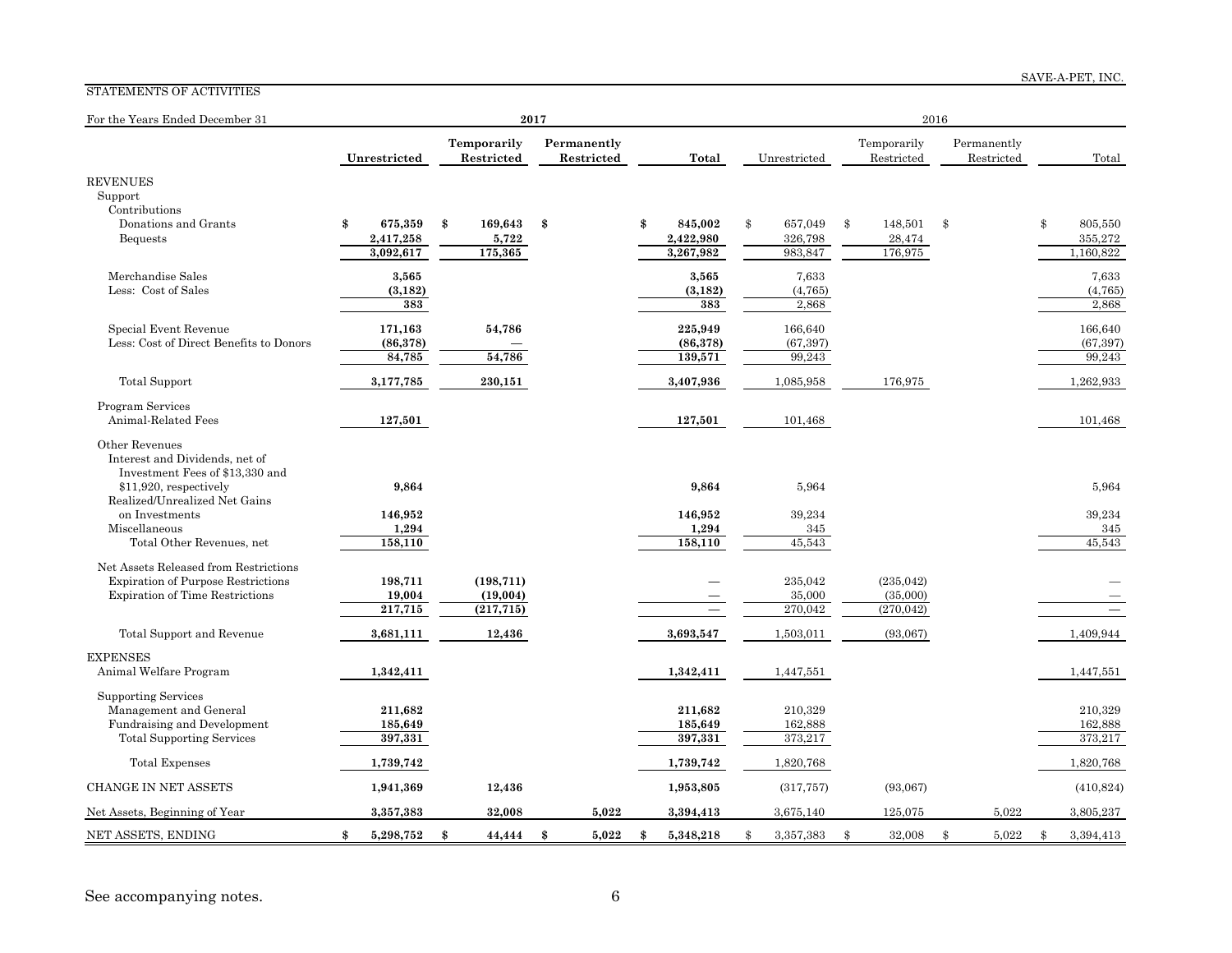#### STATEMENTS OF FUNCTIONAL EXPENSES

### For the Year Ended December 31, 2017

|                                          | <b>Supporting Services</b> |    |             |    |             |    |            |    |           |
|------------------------------------------|----------------------------|----|-------------|----|-------------|----|------------|----|-----------|
|                                          | Animal                     |    |             |    | Fundraising |    | Total      |    |           |
|                                          | Welfare                    |    | Management  |    | and         |    | Supporting |    | Total     |
|                                          | Program                    |    | and General |    | Development |    | Services   |    | Expenses  |
| Salaries                                 | \$<br>495,623              | \$ | 131,330     | \$ | 136,623     | \$ | 267,953    | \$ | 763,576   |
| Payroll Taxes and Employee Benefits      | 73,893                     |    | 15,554      |    | 17,855      |    | 33,409     |    | 107,302   |
| Health, Food, and Other Shelter Supplies | 222,669                    |    |             |    |             |    |            |    | 222,669   |
| Amortization of Website Design           | 15                         |    | 3           |    | 15          |    | 18         |    | 33        |
| Promotion/Advertising                    | 6,283                      |    | 1,022       |    | 472         |    | 1,494      |    | 7,777     |
| Insurance                                | 42,493                     |    | 5,544       |    | 2,161       |    | 7,705      |    | 50,198    |
| Office Supplies                          | 5,843                      |    | 1,754       |    | 4,092       |    | 5,846      |    | 11,689    |
| Newsletter                               | 10,518                     |    | 277         |    | 277         |    | 554        |    | 11,072    |
| Bank Charges and Credit Card Fees        | 2,857                      |    | 1,429       |    | 8,341       |    | 9,770      |    | 12,627    |
| Interest                                 |                            |    | 1,784       |    |             |    | 1,784      |    | 1,784     |
| Depreciation and Amortization Expense    | 107,427                    |    | 2,742       |    | 2,742       |    | 5,484      |    | 112,911   |
| Dues, Subscriptions and Licenses         |                            |    | 1,242       |    |             |    | 1,242      |    | 1,242     |
| Postage                                  | 3,097                      |    | 173         |    | 5,428       |    | 5,601      |    | 8,698     |
| Professional Fees                        | 2,657                      |    | 36,169      |    | 1,103       |    | 37,272     |    | 39,929    |
| Telephone                                | 8,914                      |    | 495         |    | 495         |    | 990        |    | 9,904     |
| Rent                                     | 1,331                      |    | 6,988       |    |             |    | 6,988      |    | 8,319     |
| Repairs and Maintenance                  | 28,107                     |    | 3,603       |    | 3,603       |    | 7,206      |    | 35,313    |
| Transportation                           | 4,482                      |    |             |    |             |    |            |    | 4,482     |
| Utilities                                | 26,150                     |    | 1,453       |    | 1,453       |    | 2,906      |    | 29,056    |
| Veterinary Services                      | 296,337                    |    |             |    |             |    |            |    | 296,337   |
| Miscellaneous                            | 3,715                      |    | 120         |    | 989         |    | 1,109      |    | 4,824     |
| <b>TOTAL EXPENSES</b>                    | 1,342,411<br>$\mathbb{S}$  | \$ | 211,682     | \$ | 185,649     | \$ | 397,331    | \$ | 1,739,742 |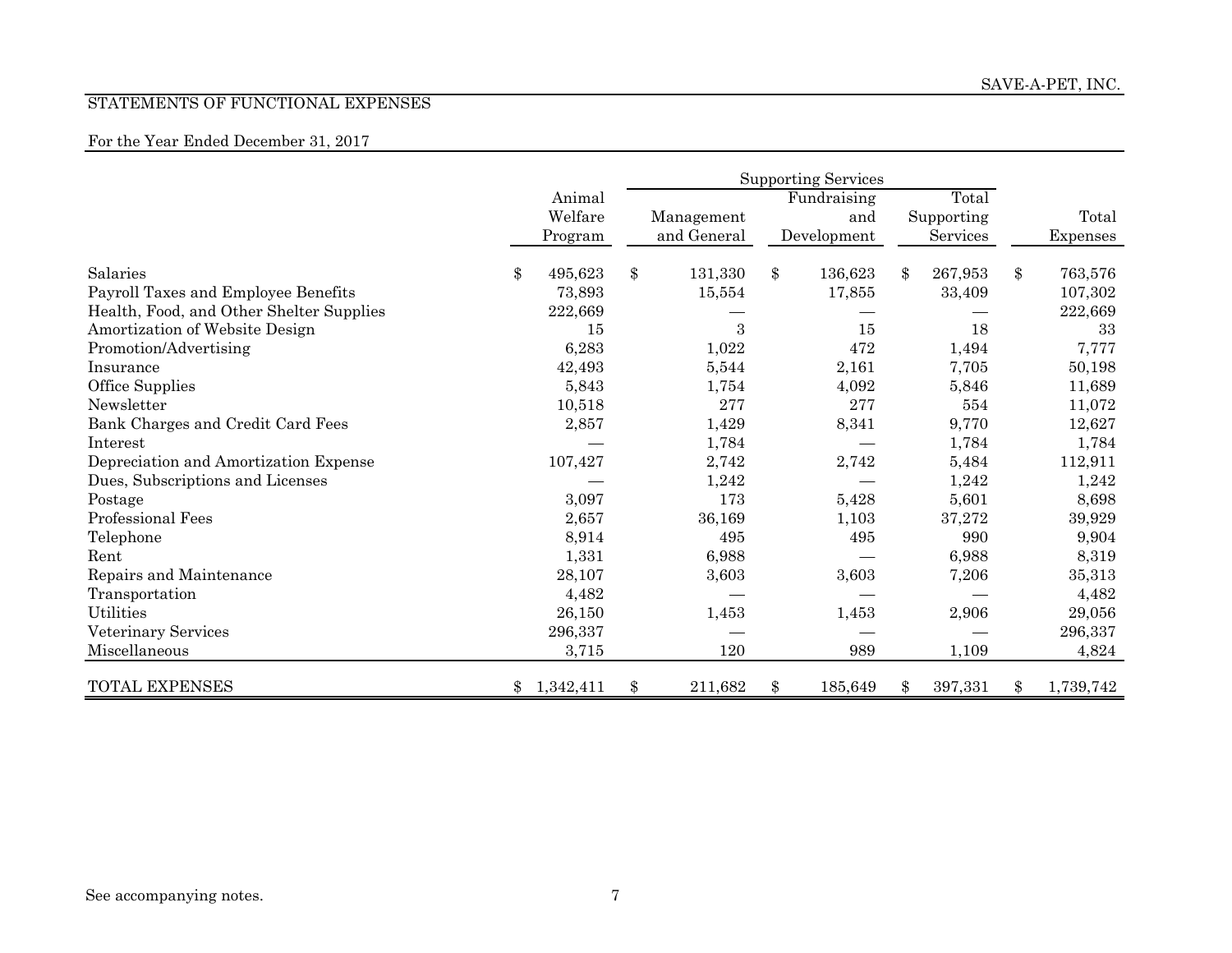## STATEMENTS OF FUNCTIONAL EXPENSES (Continued)

### For the Year Ended December 31, 2016

|                                            |                 | <b>Supporting Services</b> |       |    |             |              |            |                 |
|--------------------------------------------|-----------------|----------------------------|-------|----|-------------|--------------|------------|-----------------|
|                                            | Animal          |                            |       |    | Fundraising |              | Total      |                 |
|                                            | Welfare         | Management                 |       |    | and         |              | Supporting | Total           |
|                                            | Program         | and General                |       |    | Development |              | Services   | Expenses        |
|                                            |                 |                            |       |    |             |              |            |                 |
| Salaries                                   | \$<br>489,421   | \$<br>113,432              |       | \$ | 112,586     | $\mathbb{S}$ | 226,018    | \$<br>715,439   |
| Payroll Taxes and Employee Benefits        | 77,936          | 13,407                     |       |    | 14,489      |              | 27,896     | 105,832         |
| Health, Food, and Other Shelter Supplies   | 258,422         |                            |       |    |             |              |            | 258,422         |
| Amortization of Website Design             | 1,313           |                            | 291   |    | 1,313       |              | 1,604      | 2,917           |
| Promotion/Advertising                      | 5,878           |                            | 839   |    | 1,295       |              | 2,134      | 8,012           |
| Insurance                                  | 47,238          |                            | 2,624 |    | 2,624       |              | 5,248      | 52,486          |
| Office Supplies                            | 13,052          |                            | 3,915 |    | 9,136       |              | 13,051     | 26,103          |
| Newsletter                                 | 19,940          |                            | 525   |    | 525         |              | 1,050      | 20,990          |
| Bank Charges and Credit Card Fees          | 8,218           |                            | 4,110 |    | 4,110       |              | 8,220      | 16,438          |
| Interest                                   |                 |                            | 252   |    |             |              | 252        | 252             |
| Depreciation and Amortization Expense      | 103,986         |                            | 2,736 |    | 2,736       |              | 5,472      | 109,458         |
| Dues, Subscriptions and Licenses           |                 |                            | 1,932 |    |             |              | 1,932      | 1,932           |
| Loss on Disposal of Property and Equipment | 3,606           |                            | 3,606 |    | 3,617       |              | 7,223      | 10,829          |
| Postage                                    | 9,462           |                            | 537   |    | 537         |              | 1,074      | 10,536          |
| Professional Fees                          | 2,204           | 49,289                     |       |    | 3,815       |              | 53,104     | 55,308          |
| Telephone                                  | 5,453           |                            | 303   |    | 303         |              | 606        | 6,059           |
| Rent                                       |                 |                            | 6,729 |    |             |              | 6,729      | 6,729           |
| Repairs and Maintenance                    | 21,616          |                            | 3,603 |    | 3,603       |              | 7,206      | 28,822          |
| Transportation                             | 4,146           |                            |       |    |             |              |            | 4,146           |
| Utilities                                  | 30,926          |                            | 1,718 |    | 1,718       |              | 3,436      | 34,362          |
| Veterinary Services                        | 336,073         |                            |       |    |             |              |            | 336,073         |
| Miscellaneous                              | 8,661           |                            | 481   |    | 481         |              | 962        | 9,623           |
|                                            |                 |                            |       |    |             |              |            |                 |
| <b>TOTAL EXPENSES</b>                      | 1,447,551<br>\$ | \$<br>210,329              |       | \$ | 162,888     | \$           | 373,217    | \$<br>1,820,768 |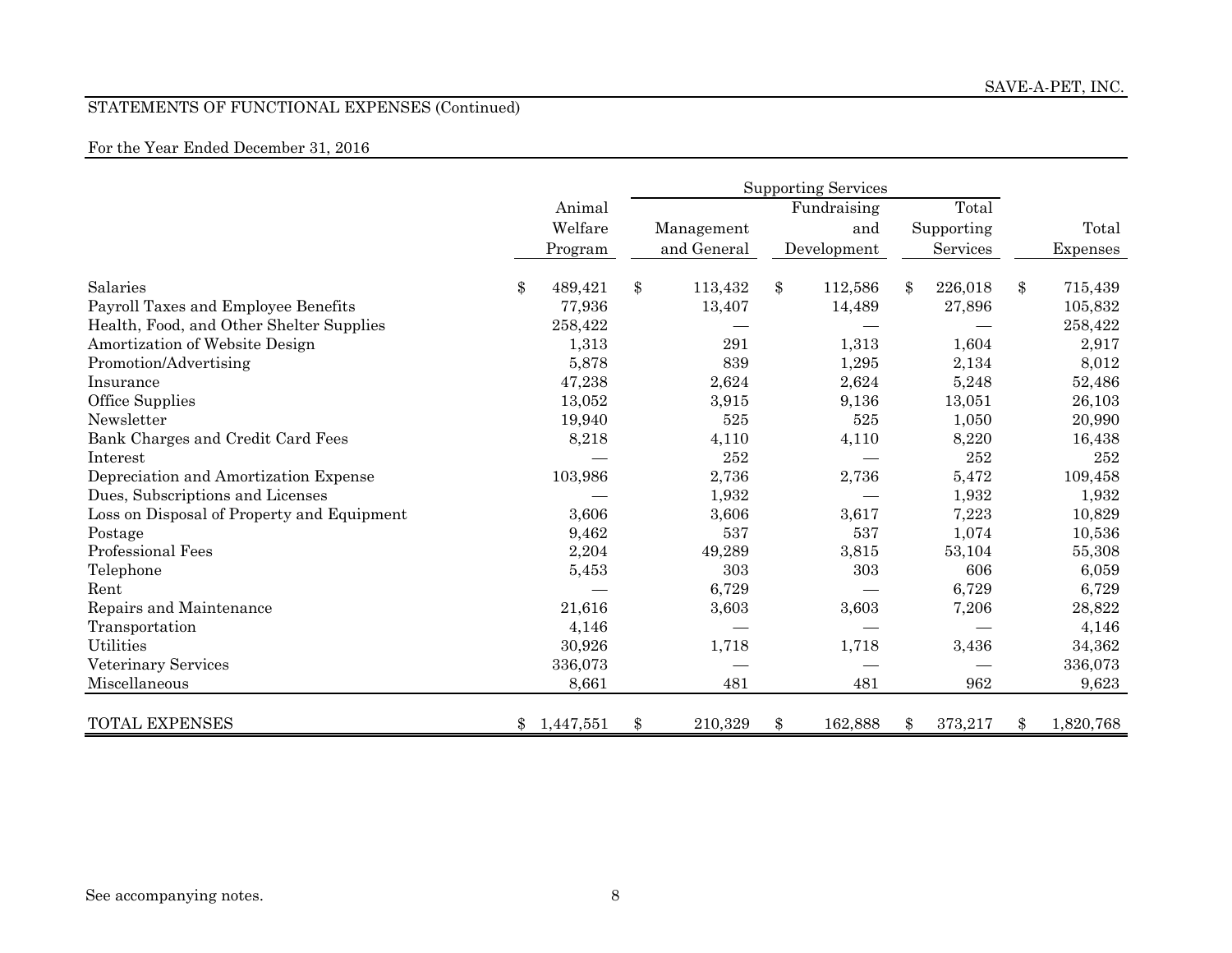| For the Years Ended December 31                                             |     | 2017          | 2016             |
|-----------------------------------------------------------------------------|-----|---------------|------------------|
| CASH FLOWS FROM OPERATING ACTIVITIES                                        |     |               |                  |
| Change in Net Assets                                                        | \$  | 1,953,805     | \$<br>(410, 824) |
| Adjustments to Reconcile Change in Net Assets to                            |     |               |                  |
| Net Cash Provided (Used) by Operating Activities                            |     |               |                  |
| Depreciation and Amortization                                               |     | 112,911       | 109,458          |
| Amortization of Website Design                                              |     | 33            | 2,917            |
| Loss on Disposal of Property and Equipment                                  |     |               | 10,829           |
| Realized/Unrealized Net Gains on Investments                                |     | (146, 952)    | (39, 234)        |
| Donated Stock                                                               |     | (203, 123)    | (110, 283)       |
| Donated Unsold Auction Items Included in Inventory                          |     |               | (380)            |
| Proceeds from Sale of Donated Stock                                         |     | 203,123       | 5,761            |
| Changes in Operating Assets and Liabilities:                                |     |               |                  |
| (Increase) Decrease in:                                                     |     |               |                  |
| Contributions Receivable                                                    |     | (11,698)      | (31, 342)        |
| Bequests Receivable                                                         |     | 12,752        | 16,526           |
| Pledges Receivable                                                          |     | (10,000)      |                  |
| Inventory                                                                   |     | (4, 187)      |                  |
| Prepaid Expenses                                                            |     | (18, 744)     | 1,412            |
| Increase (Decrease) in:                                                     |     |               |                  |
| Accounts Payable                                                            |     | (60, 798)     | (7,686)          |
| <b>Accrued Expenses</b>                                                     |     | 1,886         | (531)            |
| Accrued Wages and Payroll Taxes                                             |     | 5,691         | 4,039            |
| <b>Accrued Vacation</b>                                                     |     | 305           | (131)            |
| Total Adjustments                                                           |     | (118, 801)    | (38, 645)        |
| Net Cash Provided (Used) by Operating Activities                            |     | 1,835,004     | (449, 469)       |
| CASH FLOWS FROM INVESTING ACTIVITIES                                        |     |               |                  |
| Proceeds from Sales of Investments                                          |     | 850,736       | 806,107          |
| Purchases of Investments                                                    |     | (1, 296, 375) | (756, 791)       |
| Reinvested Dividends and Interest                                           |     | (508)         | (1, 727)         |
| Purchases of Property and Equipment                                         |     | (108, 187)    | (185, 516)       |
| Net Cash Used by Investing Activities                                       |     | (554, 334)    | (137, 927)       |
| CASH FLOWS FROM FINANCING ACTIVITIES                                        |     |               |                  |
| Net Proceeds from Line of Credit Borrowing                                  |     |               | 78,133           |
| Repayments on Line of Credit                                                |     | (78, 133)     |                  |
|                                                                             |     |               |                  |
| Net Cash Provided (Used) by Financing Activities                            |     | (78, 133)     | 78,133           |
| NET INCREASE (DECREASE) IN CASH AND CASH EQUIVALENTS                        |     | 1,202,537     | (509, 263)       |
| Cash and Cash Equivalents, Beginning                                        |     | 951,980       | 1,461,243        |
| CASH AND CASH EQUIVALENTS, ENDING                                           | \$  | 2,154,517     | \$<br>951,980    |
|                                                                             |     |               |                  |
| SUPPLEMENTAL DISCLOSURES OF CASH FLOW INFORMATION<br>Cash Paid for Interest |     |               |                  |
|                                                                             | \$  | 1,784         | \$<br>252        |
| Noncash Activities                                                          |     |               |                  |
| Donated Goods, Services and Facilities                                      | \$, | 83,949        | \$<br>66,501     |
|                                                                             |     |               |                  |
| Property and Equipment Additions Included                                   |     |               |                  |
| in Accounts Payable                                                         | \$  |               | \$<br>71,238     |

STATEMENTS OF CASH FLOWS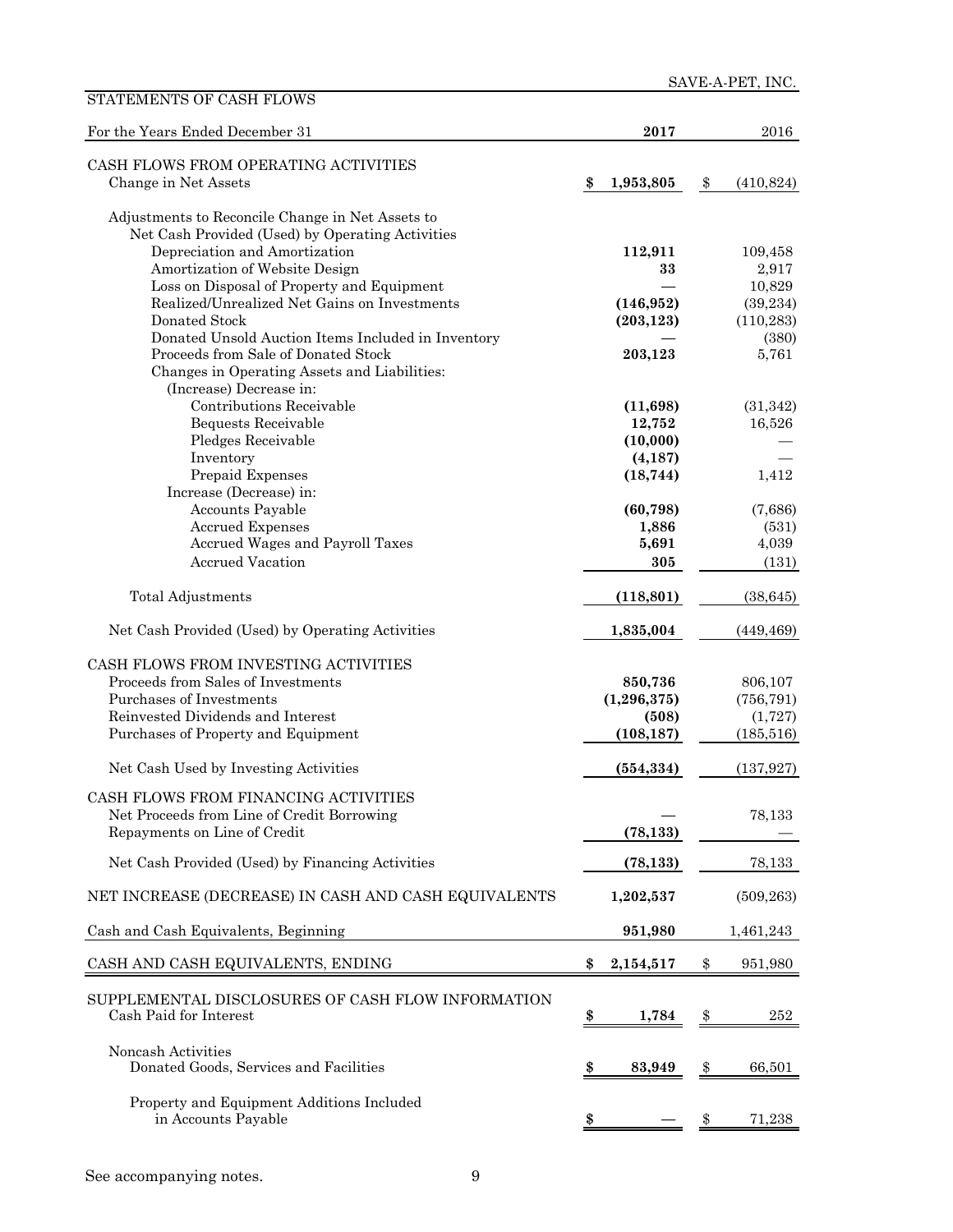#### **ORGANIZATION ACTIVITIES**

Save-A-Pet, Inc. (the Organization) is an Illinois not-for-profit organization. The Organization was established for the purpose of maintaining an animal shelter (with a no-kill policy) for the aid, comfort, lodging, humane care, welfare and safety of animals. Major sources of revenues are contributions from the general public, fundraising events, bequests and program fees.

#### **NOTE 1—SUMMARY OF SIGNIFICANT ACCOUNTING POLICIES**

This summary of significant accounting policies is presented to assist in understanding the Organization's financial statements. The financial statements and notes are representations of management who is responsible for their integrity and objectivity. These accounting policies conform to U.S. generally accepted accounting principles and have been consistently applied in the preparation of the financial statements.

#### BASIS OF PRESENTATION

The accompanying financial statements of the Organization have been prepared on the accrual basis of accounting in accordance with accounting principles generally accepted in the United States of America.

#### FINANCIAL STATEMENT PRESENTATION

The financial statement presentation follows the provisions of the FASB Codification topic related to Financial Statements of Not-for-Profit Organizations. This guidance requires the Organization to report information regarding its financial position and activities, based on the existence or absence of donor-imposed restrictions. Accordingly, net assets of the Organization and changes therein are classified and reported as follows:

Unrestricted net assets - Net assets that are not subject to donor-imposed stipulations plus those resources for which temporarily donor-imposed stipulations have been satisfied. Unrestricted net assets may otherwise be designated for specific purposes by action of the Board of Directors.

Temporarily restricted net assets - Amounts that are stipulated by donors for specific operating purposes, the acquisition of equipment/kennel renovations or use in future periods. When a donor restriction expires (i.e., when a stipulated time restriction ends or purpose restriction is accomplished), temporarily restricted net assets are reclassified to unrestricted net assets and reported in the statements of activities as net assets released from restriction.

Permanently restricted net assets - Amounts that are stipulated by donors to be maintained in perpetuity. Investment income, including realized and unrealized gains and losses, are classified as temporarily restricted net assets until those amounts are appropriated for expenditure by the Organization in a manner consistent with the standard of prudence prescribed by the Uniform Prudent Management of Institutional Funds Act (UPMIFA).

#### RECOGNITION OF SUPPORT AND REVENUES

The Organization accounts for contributions received and unconditional promises to give, including bequests under the provisions of the FASB Codification topic related to contributions made and received. In accordance with the Codification, contributions are recognized as support or revenue when received. Unconditional promises to give are recognized at the estimated present value of future cash flows, net of allowances. All contributions are considered available for unrestricted use unless specifically restricted by the donor or by laws and regulations.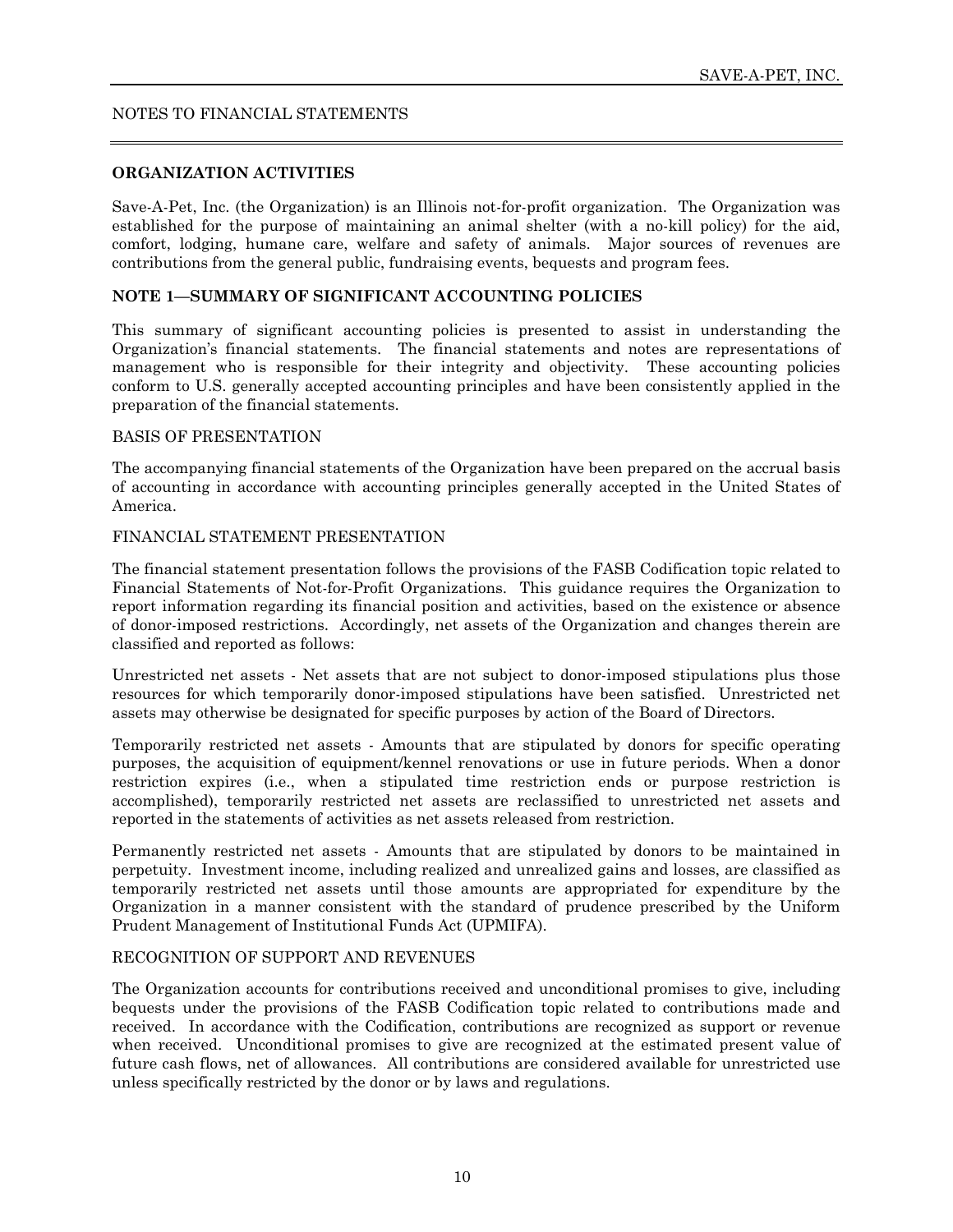#### **NOTE 1—SUMMARY OF SIGNIFICANT ACCOUNTING POLICIES (Continued)**

#### CASH AND CASH EQUIVALENTS

For purposes of the statements of cash flows, the Organization considers all highly-liquid instruments purchased with original maturities of three months or less to be cash equivalents.

#### INVESTMENTS

The Organization follows the provisions of the FASB Codification for accounting for investments held by not-for-profit organizations. This standard requires that investments in marketable securities be accounted for at fair value. Fair value is based on quoted market prices. Realized gains and losses are the differences between the proceeds received and the cost of investments sold. Unrealized gains and losses are the differences between the fair value and the cost of investments and are included in earnings.

The Organization's investments are comprised of common stock, mutual funds, and exchange traded funds. Interest and dividend income, and realized and unrealized gains and losses on investments are recognized in the statements of activities.

#### INVENTORY

Inventory consists of merchandise purchased for sale at the shelter and items donated for auction at various events which remained in the Organization's possession at December 31, 2017 and 2016. Beginning January 1, 2017, the Organization prospectively applied the revised guidance in FASB ASC 330-10-35, which is effective for years beginning after December 15, 2016. This standard requires that inventory measured using the cost method be measured at the lower of cost or net realizable value rather than the lower of cost or market. The adoption of this revised policy did not result in a significant change to the Organization financial position or change in net assets. Purchased inventory is reflected at cost determined on the first-in, first-out (FIFO) method.

#### PROPERTY AND EQUIPMENT

Property and equipment are carried at cost when purchased or fair value as of the date of the gift, if donated. The Organization's policy is to capitalize all purchases of property and equipment greater than \$1,000. Depreciation and amortization are calculated on the straight-line method over the estimated useful lives of the assets as follows:

**Asset The Contract Service Contract Service Contract Service Contract Service Contract Service Contract Service** 

#### WEBSITE

The Organization developed a new website in November 2013 and 2014 which was amortized over three years and was fully amortized in 2017. Accumulated amortization was \$10,385 for 2017 and \$10,352 for 2016. Amortization expense was \$33 in 2017 and \$2,917 in 2016.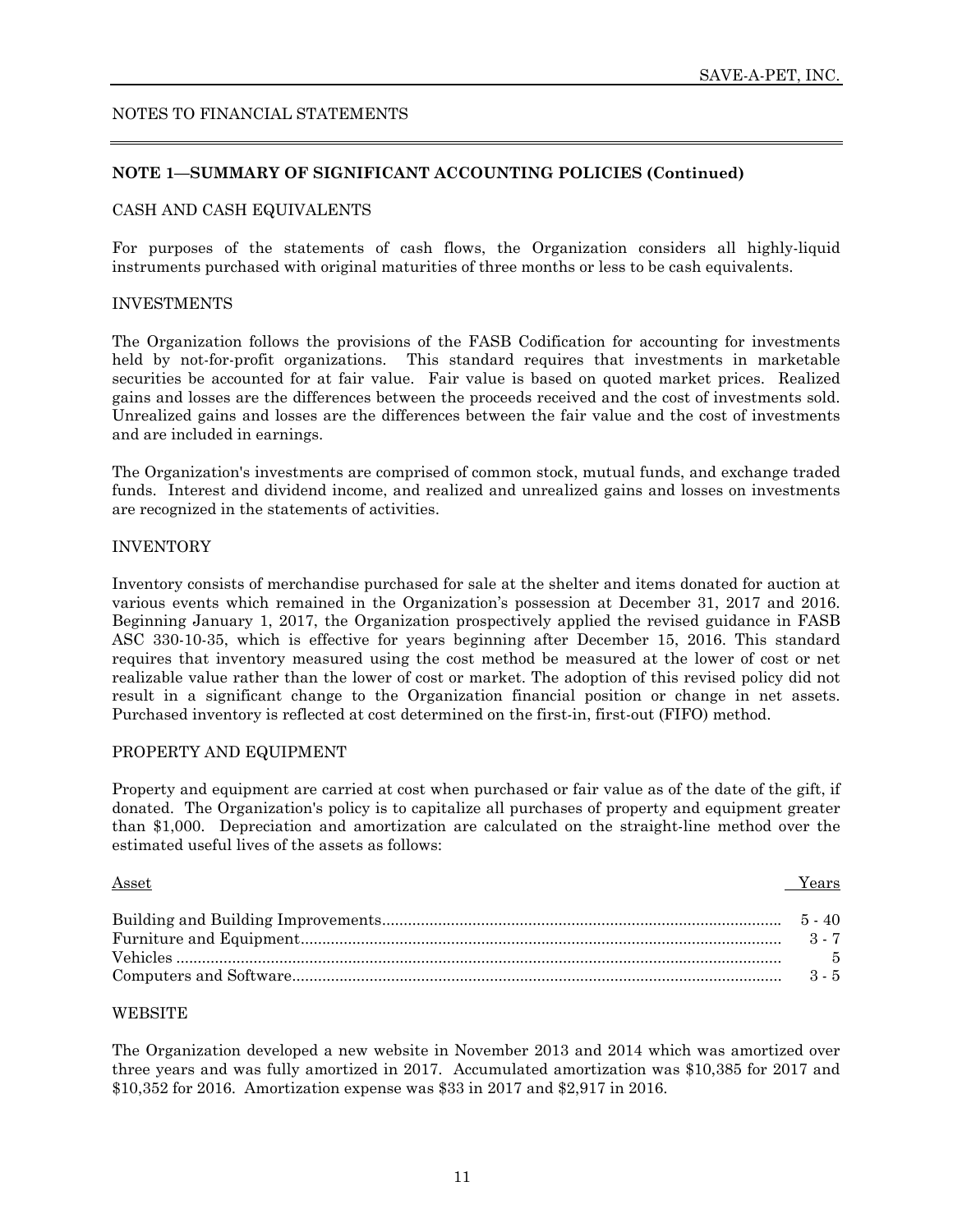#### **NOTE 1—SUMMARY OF SIGNIFICANT ACCOUNTING POLICIES (Continued)**

#### IN-KIND DONATIONS AND CONTRIBUTED SERVICES

The financial statements reflect amounts for in-kind contributions for which an objective basis is available to measure their value. Revenues are reflected in contributions, and the expenses are recorded in the corresponding functional expense category in the accompanying statements of activities. The Organization has recorded in-kind contributions of goods, which include pet food, medical, health, shelter, maintenance, computer and office supplies, and auction items at their estimated fair values of \$77,747 for 2017 and \$54,833 for 2016. Additionally, the Organization received donated veterinary services of \$1,622 in 2017 and \$6,403 in 2016, legal services of \$1,500 in 2017 and \$1,663 in 2016, accounting services of \$3,080 in 2017 and \$2,200 in 2016, and printing services of \$-0- in 2017 and \$1,402 in 2016.

The Organization receives a significant amount of donated services from unpaid volunteers who assist in its programs in the furtherance of its purposes. No amounts have been recognized in the statements of activities because the criteria for recognition under the FASB Codification topic related to contributions made and received have not been satisfied.

#### FUNCTIONAL ALLOCATION OF EXPENSES

The costs of providing various programs and other activities are presented on a functional basis in the statements of activities. Accordingly, certain expenses have been allocated among the programs and supporting services benefited, based on direct charges or appropriate methods determined by management.

#### **NOTE 2—TAX-EXEMPT STATUS**

The Organization is a not-for-profit organization and is exempt from income taxes under Section 501(c)(3) of the Internal Revenue Code and is similarly classified by the State of Illinois. The Organization has been classified as other than a private foundation by the Internal Revenue Service. Accordingly, the accompanying financial statements do not reflect income tax expense. The Organization files annual informational returns with the Internal Revenue Service and the Illinois Attorney General.

The Organization follows the guidance in the FASB Codification topic related to uncertainty in income taxes which prescribes a comprehensive model for recognizing, measuring, presenting and disclosing in the financial statements uncertain tax positions that the Organization has taken or expects to take in its tax returns. Under the guidance, the Organization may recognize the tax benefit from an uncertain tax position only if it is "more likely than not" that it is sustainable, based on its technical merits. The tax benefits recognized in the financial statements from such a position should be measured based on the largest benefit that has a greater than 50% likelihood of being realized upon ultimate settlement with a taxing authority having full knowledge of all relevant information. The Organization believes that it has appropriate support for the positions taken on its returns.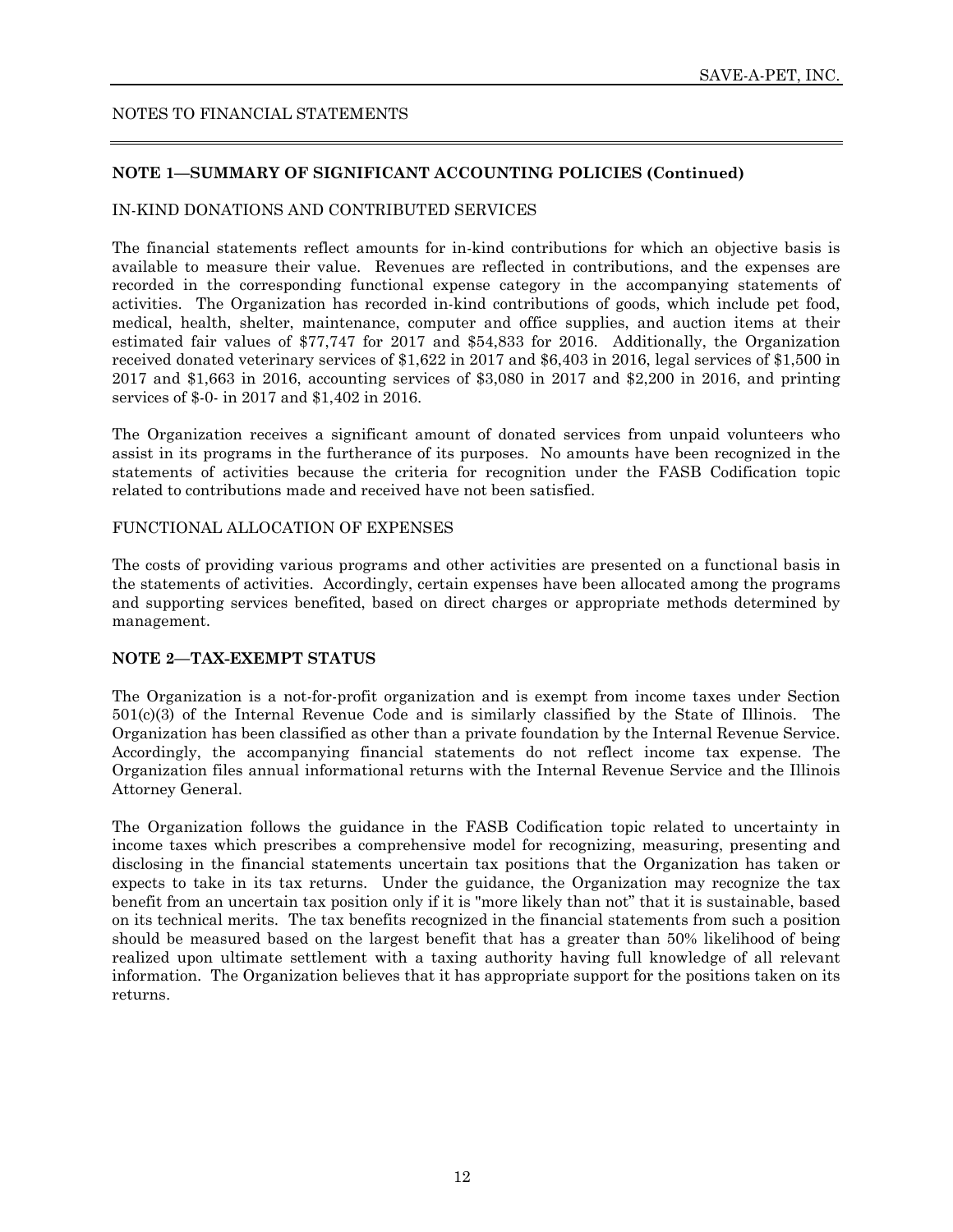#### **NOTE 3-INVESTMENTS**

Investments consist of the following for the years ended December 31:

|                                                             | 2017      |       | 2016      |
|-------------------------------------------------------------|-----------|-------|-----------|
| Common Stock:                                               |           |       |           |
|                                                             |           | $\$\$ | 23,634    |
|                                                             | 213,582   |       | 106,086   |
|                                                             | 221,358   |       | 196,777   |
|                                                             | 102,296   |       | 127,176   |
|                                                             | 103,026   |       | 51,102    |
|                                                             | 29,673    |       | 81,211    |
|                                                             | 373,990   |       | 197,170   |
|                                                             | 1,043,925 |       | 783,156   |
| Mutual Funds:                                               |           |       |           |
|                                                             | 320,181   |       |           |
|                                                             |           |       | 102,083   |
|                                                             |           |       | 14,794    |
|                                                             |           |       |           |
|                                                             | 320,181   |       | 116,877   |
| Certificate of Deposit:                                     |           |       |           |
|                                                             | 100,738   |       |           |
| <b>Exchange Traded Funds:</b>                               |           |       |           |
|                                                             | 5,203     |       |           |
|                                                             | 23,085    |       |           |
|                                                             |           |       |           |
|                                                             | 28,288    |       |           |
|                                                             |           |       |           |
| \$                                                          | 1,493,132 | \$    | 900,033   |
| Investment income for the years ended December 31 includes: |           |       |           |
|                                                             |           |       |           |
|                                                             | 2017      |       | 2016      |
|                                                             | 126,451   | \$    | (11, 797) |
|                                                             | 20,501    |       | 51,031    |
| $\frac{3}{2}$                                               | 146,952   | \$    | 39,234    |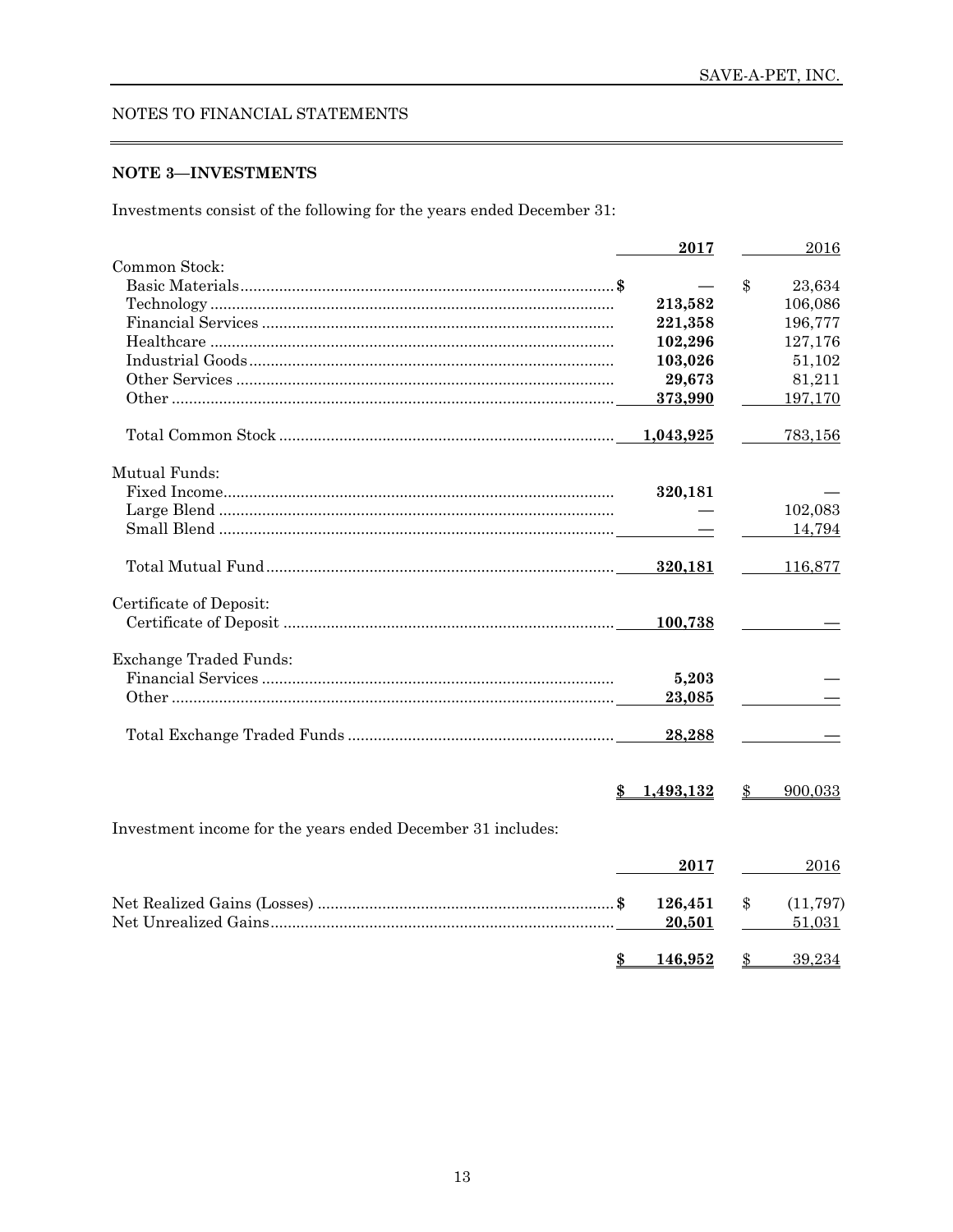#### **NOTE 4—PLEDGES RECEIVABLE**

The Organization anticipates collection of outstanding capital campaign pledges receivable at December 31, 2017 as follows:

Due to the insignificant difference of the net present value of long-term pledges outstanding, no discount was recorded for the year ended December 31, 2017. The Organization believes these pledges to be fully collectible, thus no allowance was deemed necessary at December 31, 2017.

#### **NOTE 5—FAIR VALUE MEASUREMENTS**

The FASB Codification provides a framework for measuring fair value using a hierarchy that prioritizes the inputs to valuation techniques used to measure fair value. The hierarchy gives the highest priority to unadjusted quoted prices in active markets for identical assets or liabilities (level 1 measurements) and the lowest priority to unobservable inputs (level 3 measurements). The three levels of the fair value hierarchy are described below:

- Level 1 Inputs to the valuation methodology are unadjusted quoted prices for identical assets or liabilities in active markets that the Organization has the ability to access.
- Level 2 Inputs to the valuation methodology include:
	- Quoted prices for similar assets or liabilities in active markets;
	- Quoted prices for identical or similar assets or liabilities in inactive markets;
	- Inputs other than quoted prices that are observable for the asset or liability;
	- Inputs that are derived principally from or corroborated by observable market data by correlation or other means.

If the asset or liability has a specified (contractual) term, the Level 2 input must be observable for substantially the full term of the asset or liability.

Level 3 Inputs to the valuation methodology are unobservable and significant to the fair value measurement.

The asset's or liability's fair value measurement level within the fair value hierarchy is based on the lowest level of any input that is significant to the fair value measurement. Valuation techniques used need to maximize the use of observable inputs and minimize the use of unobservable inputs.

Following is a description of the valuation methodologies used for assets measured at fair value. There have been no changes in the methodologies used at December 31, 2017 and 2016.

#### *Level 1 Fair Value Measurements*

All of the Organization's investments are level 1. Fair values for the Organization's common stock, mutual funds, and exchange traded funds were based on quoted market prices at December 31, 2017 and 2016.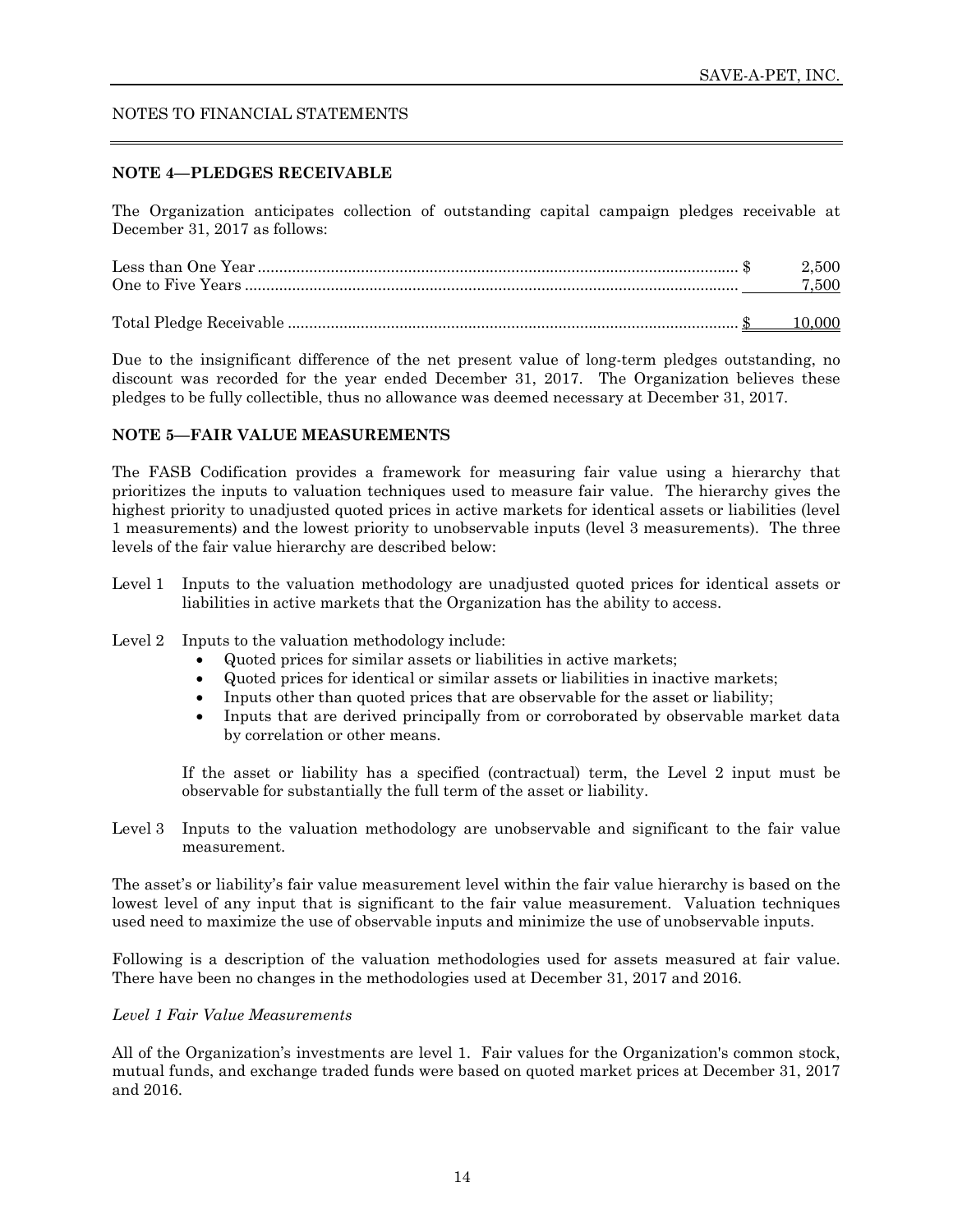#### **NOTE 5—FAIR VALUE MEASUREMENTS (Continued)**

*Level 2 Fair Value Measurements* 

The Organization has no level 2 investments at December 31, 2017 and 2016.

*Level 3 Fair Value Measurements* 

The Organization has no level 3 investments at December 31, 2017 and 2016.

The methods described above may produce a fair value calculation that may not be indicative of net realizable value or reflective of future fair values. Furthermore, while the Organization believes its valuation methods are appropriate and consistent with other market participants, the use of different methodologies or assumptions to determine the fair value of certain financial instruments could result in a different fair value measurement at the reporting date.

#### **NOTE 6—PROPERTY AND EQUIPMENT**

Property and equipment consist of the following:

| 2017      |               | 2016      |
|-----------|---------------|-----------|
| 174.941   | $\mathbf{\$}$ | 174.941   |
| 1,729,402 |               | 1,729,402 |
| 830,008   |               | 547,599   |
| 262,753   |               | 259.282   |
| 58.621    |               | 24,068    |
| 59,328    |               | 57.314    |
|           |               | 214.260   |
| 3,115,053 |               | 3,006,866 |
|           |               | 1,328,802 |
| 1,673,340 |               | 1.678.064 |
|           |               | 109.458   |

#### **NOTE 7—LINE OF CREDIT**

In 2016, the Organization entered into a \$280,000 revolving line of credit, collateralized by the assets of the Organization. Interest is payable monthly at prime (3.75% at December 31, 2017). The amount outstanding was \$-0- at December 31, 2017 and \$78,133 at December 31, 2016. The entire outstanding balance was repaid in April, 2017.

#### **NOTE 8—RESTRICTED NET ASSETS**

Temporarily restricted net assets at December 31 were as follows:

| 2017   | 2016   |
|--------|--------|
| 5.722  | 18.474 |
| 4,087  | 5,044  |
| 9,500  | 400    |
| 4.902  | 8,090  |
| 20.233 |        |
|        | 32.008 |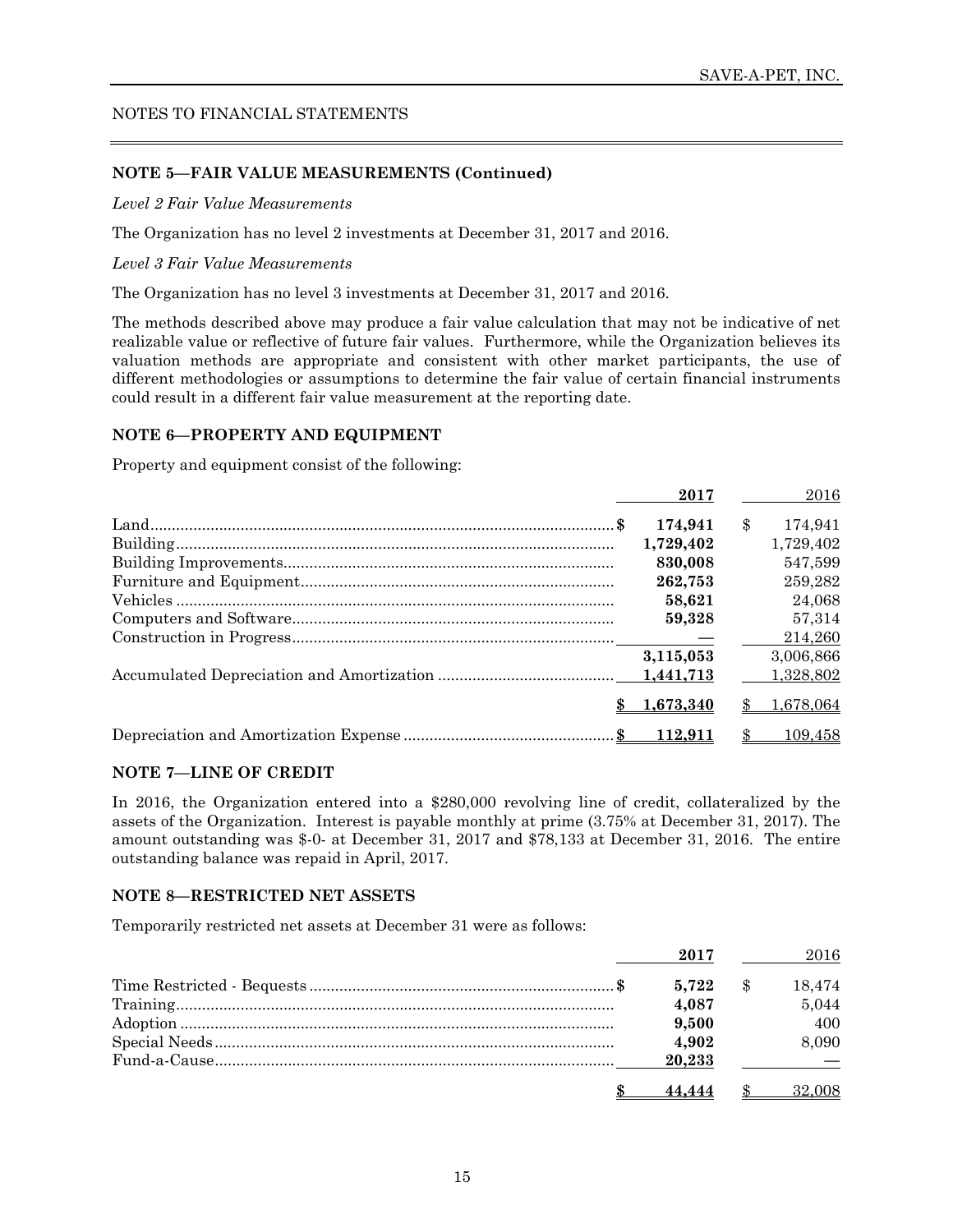#### **NOTE 8—RESTRICTED NET ASSETS (Continued)**

Satisfaction of restrictions for the years ended December 31 were for the following:

|                  | 2017    | 2016         |
|------------------|---------|--------------|
|                  | 19.004  | \$<br>35,000 |
|                  | 10.957  |              |
|                  | 900     |              |
|                  | 4,009   | 22,031       |
|                  |         | 30.145       |
| Capital Campaign |         |              |
|                  | 59.944  | 77.326       |
|                  |         | 3.000        |
|                  | 57,968  | 50.450       |
|                  | 34,553  |              |
|                  | 30,380  | 52,090       |
|                  | 217.715 | 270,042      |

Permanently restricted net assets of \$5,022 at December 31, 2017 and 2016 are restricted to investments in perpetuity, the income from which is expendable to benefit the animals.

#### **NOTE 9—ENDOWMENT FUNDS**

The Board of Directors of the Organization has interpreted the Uniform Prudent Management of Institutional Funds Act (UPMIFA) as requiring the preservation of the fair value of the original gift as of the gift date of the donor-restricted endowment funds, absent explicit donor stipulations to the contrary. As a result of this interpretation, the Organization classifies as permanently restricted net assets (a) the original value of gifts donated to the permanent endowment, (b) the original value of subsequent gifts to the permanent endowment, and (c) accumulations to the permanent endowment made in accordance with the direction of the applicable donor gift instrument at the time the accumulation is added to the fund. The remaining portion of the donor-restricted endowment fund that is not classified in permanently restricted net assets is classified as temporarily restricted net assets until those amounts are appropriated for expenditure by the Organization in a manner consistent with the standard of prudence prescribed by UPMIFA. In accordance with UPMIFA, the Organization considers the following factors in making a determination to appropriate or accumulate donor-restricted endowment funds: (1) the duration and preservation of the various funds, (2) the purposes of the donor-restricted endowment funds, (3) general economic conditions, (4) the possible effect of inflation and deflation, (5) the expected total return from income and the appreciation of investments, (6) other resources of the Organization, and (7) the Organization's investment policies.

The Organization has not adopted investment and spending polices related to endowment funds due to the insignificant balance. The practice is to attempt to provide a predictable stream of funding to the programs supported by its endowment.

Endowment net asset composition by type of fund as of December 31, 2017 and 2016 is as follows:

| Unrestricted                            | Temporarily<br>Restricted | Permanently<br>Restricted | Total     |
|-----------------------------------------|---------------------------|---------------------------|-----------|
| Donor-Restricted<br>Endowment Funds  \$ |                           | 5.022                     | $5.022\,$ |